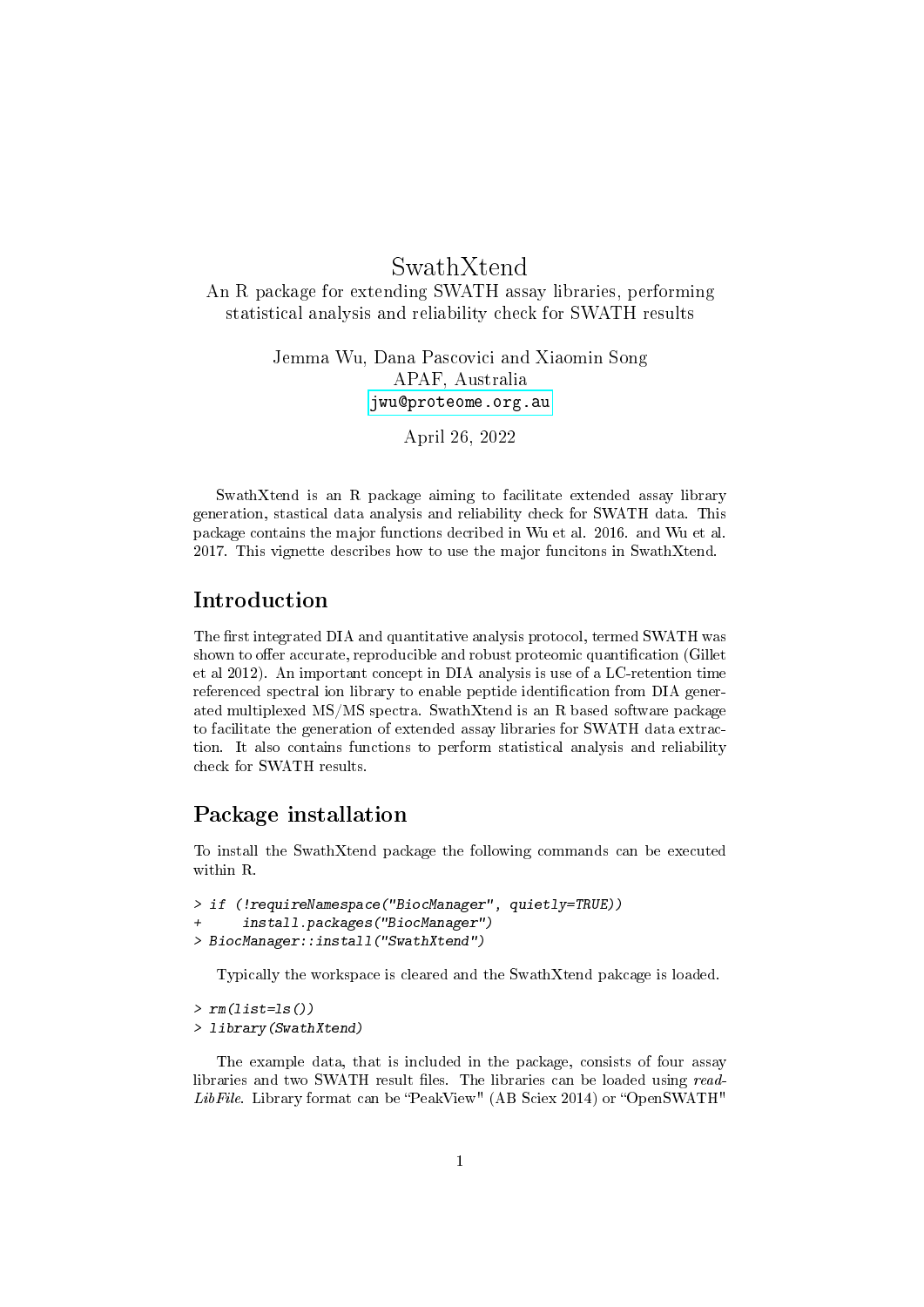(Rost et al. 2014) format which is in a tab-delimitated .txt or commadelimitated .csv file. The parameter *clean* in function  $readLibFile$  specifies if the library to be clearned, which will be describe later.

```
> filenames <- c("Lib2.txt", "Lib3.txt")
> libfiles <- paste(system.file("files",package="SwathXtend"),
         filenames, sep="/")> Lib2 <- readLibFile(libfiles[1], clean=TRUE)
> Lib3 <- readLibFile(libfiles[2], clean=TRUE)
```
If the file format is "peakview", it requires the following columns:

- Q1: Q1 m/z (precursor m/z)
- Q3: Q3 m/z (fragment m/z)
- RT\_detected: retention time
- protein\_name: protein name
- isotype: isotype type
- relative\_intensity: fragment ion intensity
- stripped sequence: peptide sequences without modifications
- $\bullet\,$  modification\_sequence: peptide sequences with modifications
- prec\_z: peptide charge
- frg\_type: fragment type (b or y ion)
- frg z: fragment charge
- frg\_nr: ion number
- iRT: calibrated retention time (the values might not be meaningful for experiments with no iRT peptides spiked in)
- uniprot\_id: database accession number
- decoy: whether the peptide a decoy or not (TRUE or FALSE)
- $\bullet$  confidence: the confidence of the identified peptide (a value between 0 and 1)
- shared: whether the peptide is shared by multiple proteins (TRUE or FALSE)
- N: a ranking number for the protein

Optional columns for PeakView format libaries include:

- score: score for peptide identification
- prec\_y: the precursor ion intensity
- rank: ion intensity ranking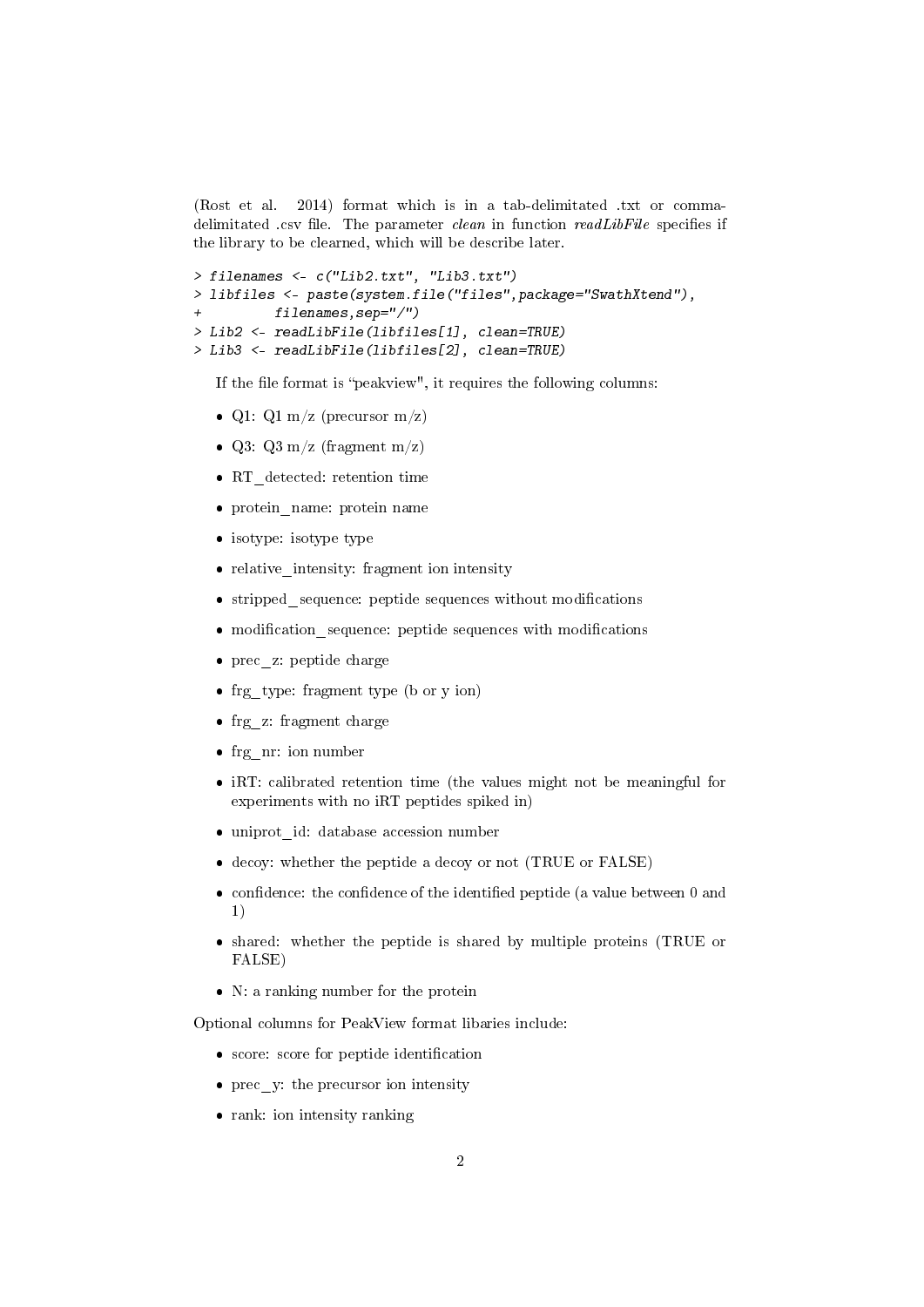- mods: modification
- $\bullet$  nterm: N terminal modification
- $\bullet\,$ cterm: C terminal modification
- If the file format is "openswath", it must contain the following columns:
- PrecursorMz: precursor  $m/z$
- ProductMz: fragment m/z
- Tr\_recalibrated: retention time
- ProteinName: protein name
- GroupLabel: isotype type
- LibraryIntensity: fragment ion intensity
- PeptideSequence: peptide sequences without modifications
- FullUniModPeptideName: peptide sequences with modifications
- UniprotID: database accession number
- decoy: whether the peptide a decoy or not
- PrecursorCharge: precursor charge
- FragmentType: fragment type
- FragmentCharge: fragment charge
- FragmentSeriesNumber: fragment ion number

# Building extended assay library

To build an extended library using SwathXtend, one seed library and one addon library are needed. The seed library is usually a local assay library which was generated with SWATH data using the same instrument and the same chromatography condition. The add-on library can be a local archived assay library or an external library downloaded from public data repositories such as SWATHAtlas(Biology IfS 2014).

### Library cleaning

All candidate assay libraries were first subject to a cleaning process which removes low confident peptides and low intensity ions by user-defined thresholds. The default values for these two thresholds are 99% for peptide confidence and 5 for ion intensity. The clearning process can also opt to remove peptides with modifications for miss cleavages. The clearning process can be done separately using function *cleanLib* or as part of the library reading process as shown above.

```
> Lib2 <- cleanLib(Lib2, intensity.cutoff = 5, conf.cutoff = 0.99,
                          nomod = FALSE, nomc = FALSE)
> Lib3 \leq cleanLib(Lib3, intensity.cutoff = 5, conf.cutoff = 0.99,
                          nomod = FALSE, nomc = FALSE)
```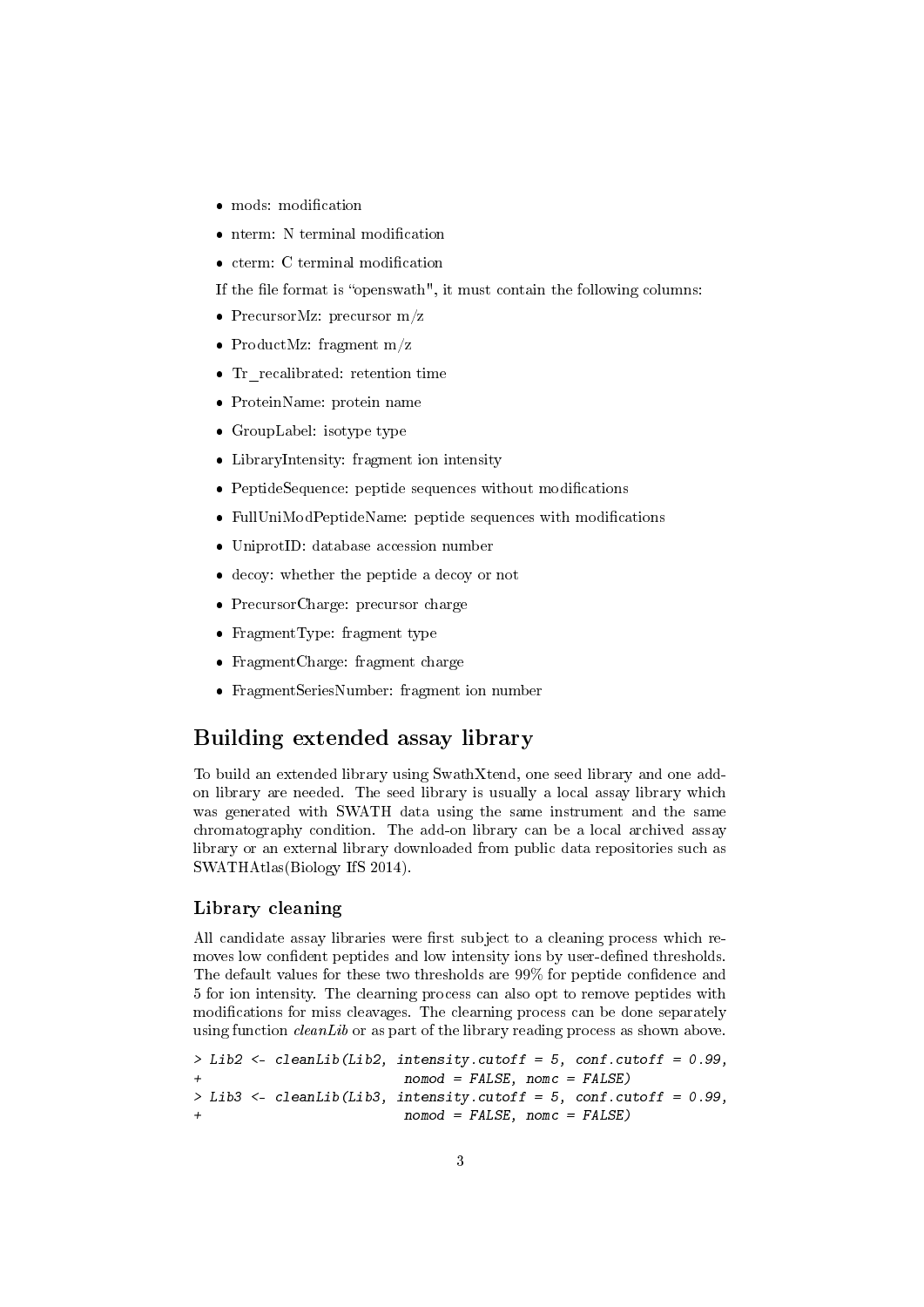### Matching quality checking

It is very important to check the matching quality between the seed and add-on libraries before building the extended library. Function checkQuality can be used to perform the library matching quality check based on the retention time and the relative ion intensity. Three measurements, including the retentiont time correlation, the predicted average error of the RT and the relative ion intensity correlation, will be returned.

> checkQuality(Lib2, Lib3)

\$RT.corsqr [1] 0.9778811 \$RT.RMSE [1] 0.9949378

\$RII.cormedian [1] 0.9

The first two outputs, RT.corsqr and RT.RMSE, represent the  $R^2$  of the retention time correlation between the two libraries and the root of mean squared error of the RT prediction. We recommend if RT.corsqr is greater than 0.8 and the RT.RMSE less than 2 minutes, the retention time matching quality is good. The third output, RII.cormedian, repesents the median spearman correlation of the relative ion intensity (RII) of the common fragment ions. We suggest if it is greater than 0.6, these two libraries have good matching quality. We suggest the integration of libraries should be performed only when the RT and RII matching quality are good.

We can visualise the retention time correlation, prediction residual and relative ion intensity correlation using function  $plotRTCor$ ,  $plotRTResd$  and  $plotRI$ -ICor respectively.

> plotRTCor(Lib2, Lib3, "Lib2", "Lib3")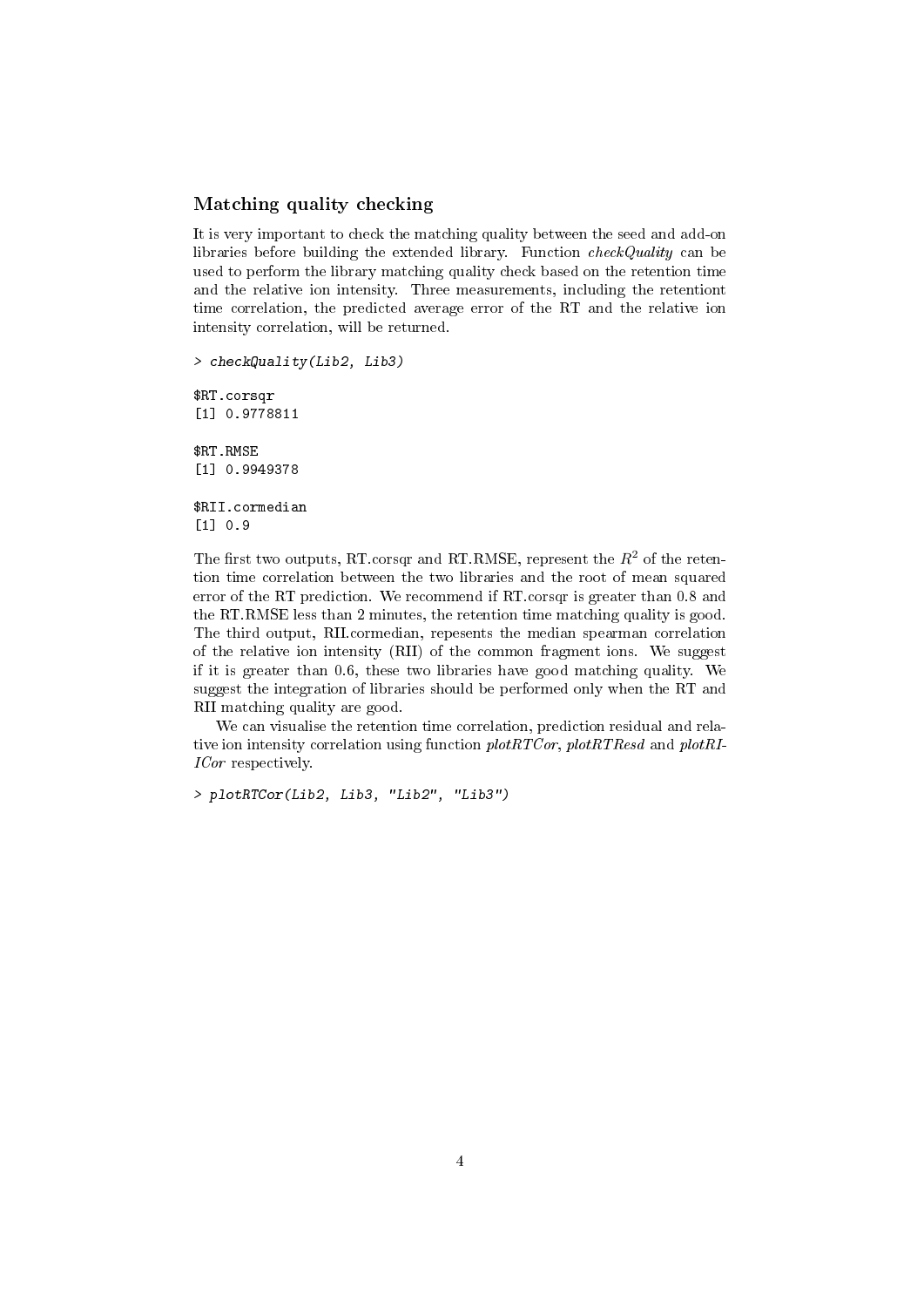

> plotRTResd(Lib2, Lib3)



**Residual plot for svm**

> plotRIICor(Lib2, Lib3)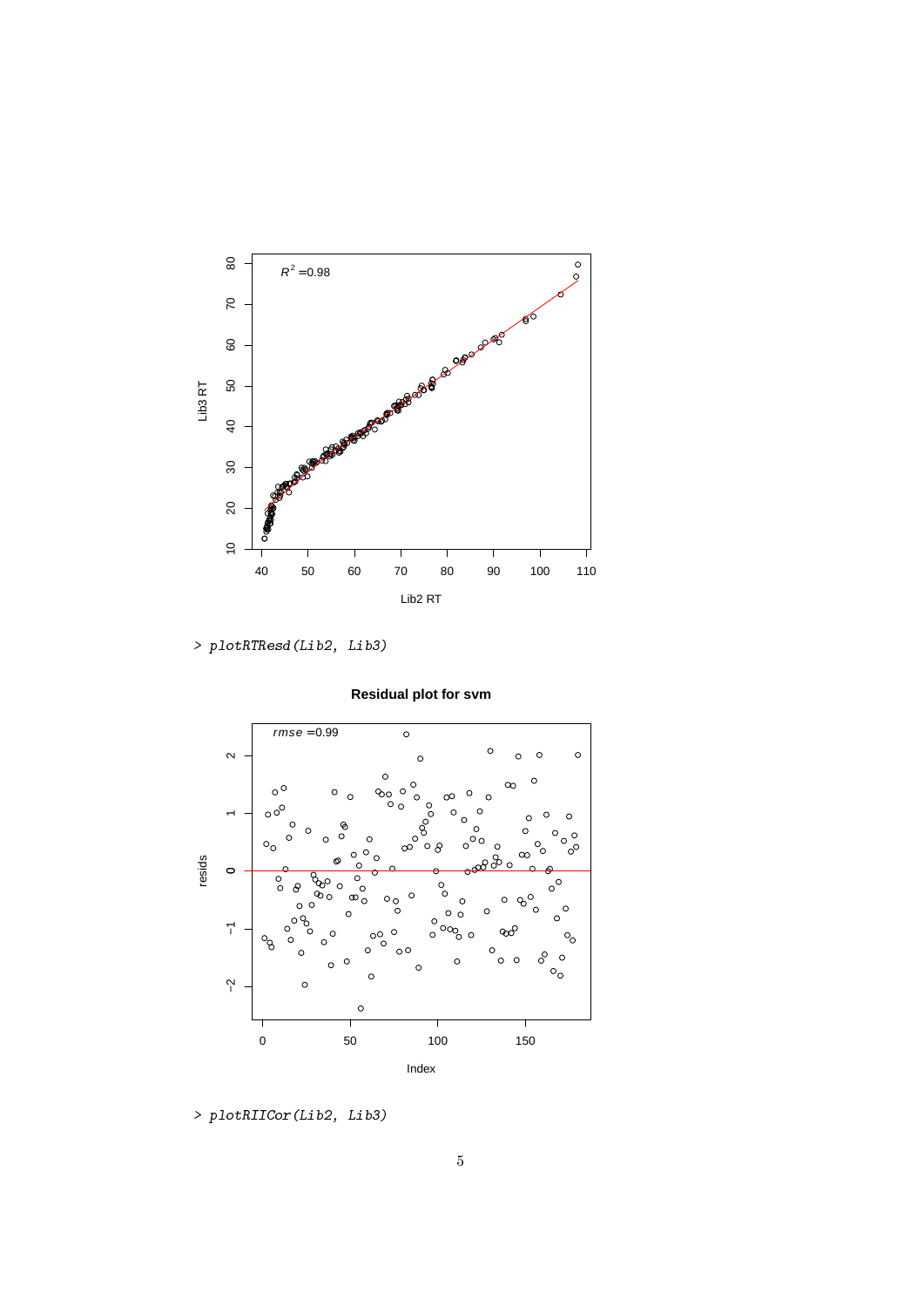

Various statics about the two libraries can be plotted and exported into a multi-tab spreedsheet using plotAll function. These include barplots of the number of proteins and peptides of the seed library, add-on library and their relationship (including overlapping proteins, peptides, retention time scatter plots and spearman correlation coefficient boxplots)

> plotAll(Lib2, Lib3, file="allplots.xlsx")

#### Build the extended library

If the seed and add-on libraries have good matching quality, we can generate an extended library by integrating them using function buildSpectraLibPair.

|     | > Lib2_3 <- buildSpectraLibPair(libfiles[1], libfiles[2], clean=T, |
|-----|--------------------------------------------------------------------|
| $+$ | $nomc=T$ , $nomod=T$ , $plot=F$ ,                                  |
| $+$ | $outputFormat = "peakview",$                                       |
| $+$ | $outputFile = "Lib2 3.txt")$                                       |
|     |                                                                    |

SwathXtend provides two methods of retention time alignment: time-based and hydrophobicity-based. If the retention time correlation between the seed and addon libraries are good (e.g.,  $R^2 > 0.8$ ), time-based method is recommended. Otherwise, hydrophobicity-based method can be tried. The hydrophobicity index for peptides can be calculated using SSRCalc(Krokhin 2006). The format of a hydrophobicity index file should include three columns, Sequence, Length and Hydrophobicity. An example of the hydrophobicity index file is included this package. The peptides in this file are all the peptides appearing in the three single assay libraries, i.e., Lib1.txt, Lib2.txt and Lib3.txt.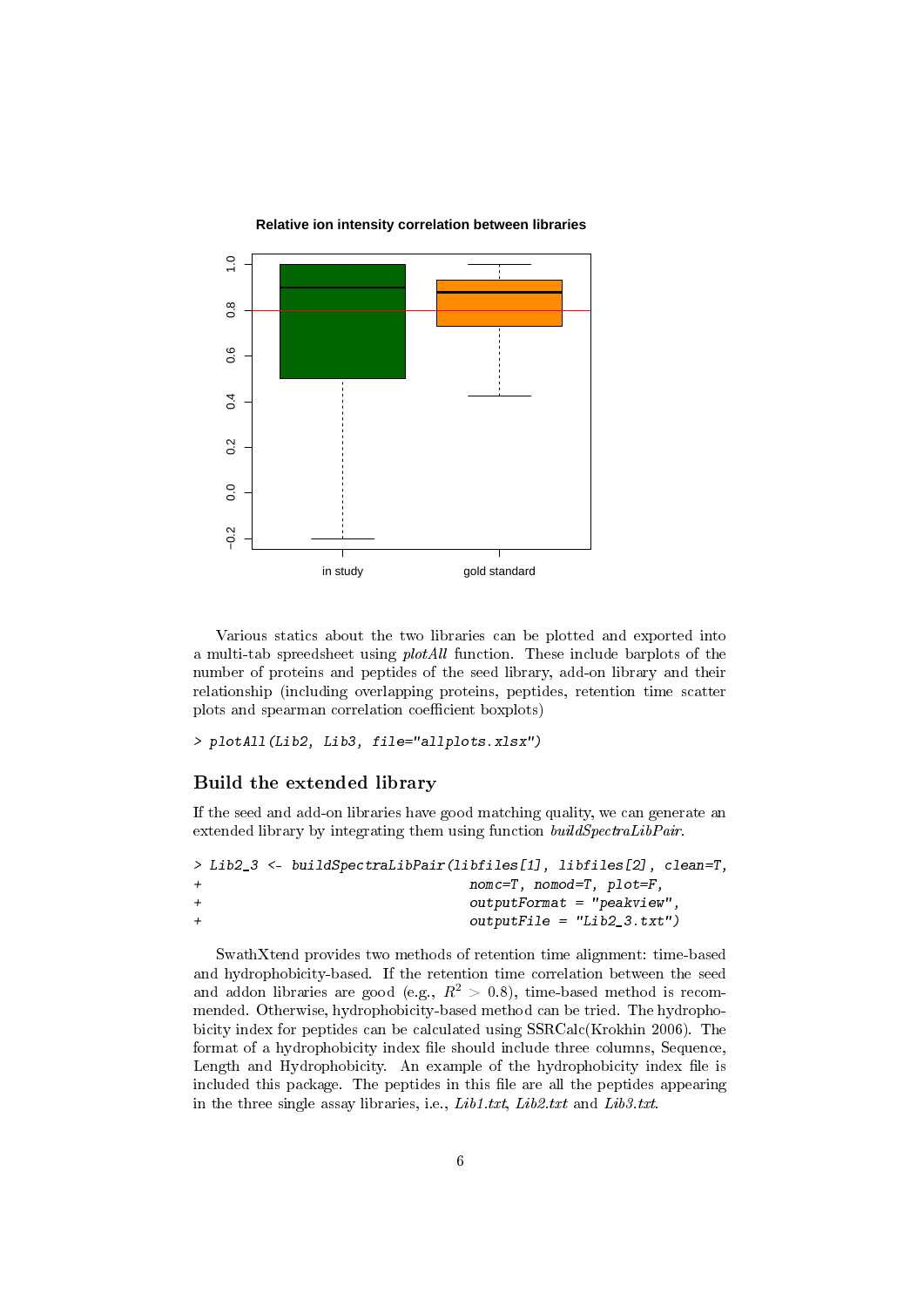```
> hydroFile <- paste(system.file("files",package="SwathXtend"),
                        "hydroIndex.txt", sep="1"> hydro <- readLibFile(hydroFile, type="hydro")
> head(hydro)
            Sequence Length Hydrophobicity
1 AGIQLSPK 8 18.66
2 DASAGIQLSPK 11 22.84
3 DLVEHVAK 8 15.74
4 DPANLPWGSSNVDIAIDSTGVFK 23 47.65
5 FVMGVNEEK 9 24.4
6 GIEEGLMTTVHSLTATQK 18 34.76
```
To build extended libraries using hydrophobicity-based retention time alignment, we can use the following command. The "method" can also be "hydrosequence" which will the combination of hydrophobicity index and the peptide sequence when building the model.

```
> Lib2_3.hydro <- buildSpectraLibPair(libfiles[1], libfiles[2], hydro,
+ clean=T,
+ nomc=T, nomod=T, plot=F,
+ method="hydro",
+ outputFormat = "peakview",
                    outputFile = "Lib2 3.txt")
```
### Export the library

The output of the library format can be "PeakView" and "OpenSwath".

> outputLib(Lib2\_3, filename="Lib2\_3.txt", format="peakview")

# Reliability check for SWATH with extended library

The package was extended to include functions for checking SWATH results quality with extended library. Details can be found in Wu et al. 2017. It should be noted that the reliability checking functions are only compatible with SWATH result files extracted by using *PeakView* with SWATH Acquisition MicroApp (AB Sciex 2014).

### Library checking

Function reliabilityCheckLibrary compares the extended library with the seed library and checks the peptide and protein coverage. The input is the seed library and extended library files, and the output is a table containing the number of peptides and proteins in each library and their coverage percentage.

```
> libfiles <- paste(system.file("files",package="SwathXtend"),
                  c("Lib2.txt", "Lib2_3.txt"), sep="/")> res = reliabilityCheckLibrary(libfiles[1], libfiles[2])
```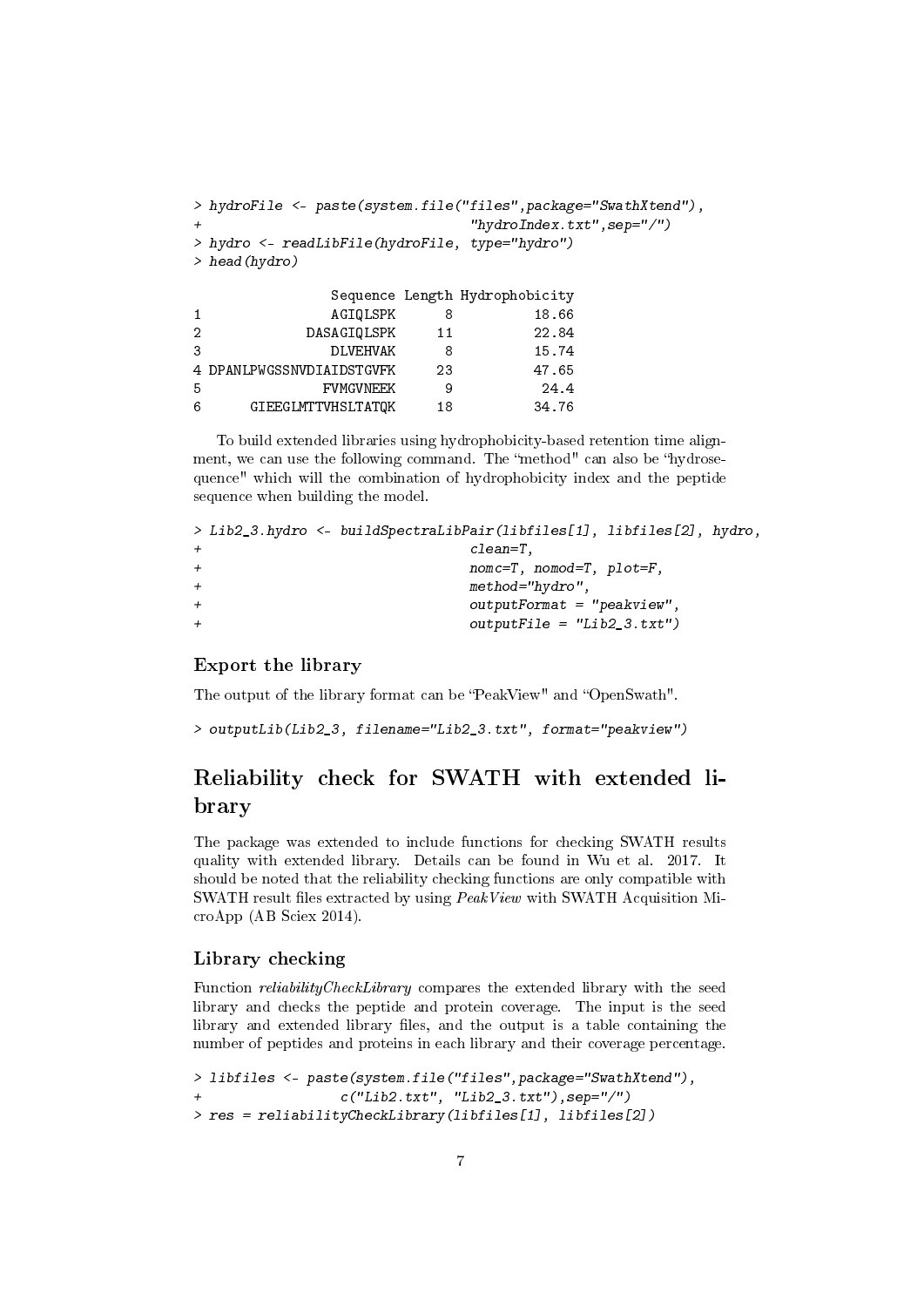#### SWATH results checking

A PeakView Swath result file is an Excel file (.xlsx) with six worksheets: "Area ions", "Area - peptides", "Area - proteins", "Score", "FDR" and "Observed RT". The SWATH result checking functions require that worksheet "Area - peptides" and "FDR" must exist.

All the reliability checks for SWATH results are wrapped in a general function, *reliabilityCheckSwath*. The first and second parameter is the SWATH result file extracted using the seed and extended library, respectively. The third parameter is the upper threshold value for the number of samples passing the FDR threshold (i.e.,  $< 0.01$ ). The fourth parameter is the upper threshold value for the number of peptides that a protein has.

```
> fswaths = paste(system.file("files",package="SwathXtend"),
+ c("Swath_result_seed.xlsx", "Swath_result_ext.xlsx"),
+ sep="/")
> res = reliabilityCheckSwath(fswaths[1], fswaths[2], max.fdrpass=8,
         max.peptide=2)
```
After the execuation, a number of plots and tables will be generated to show the reliability measurements of the SWATH results under various FDR filtering thresholds. For example, the  $fdr$  bins barplot (Figure [1\)](#page-7-0) shows the FDR distributions of the seed and extended SWATH results with different FDR filtering thresholds, i.e., the minimum number of samples that have a FDR less than 0.01 for a particular peptide.



<span id="page-7-0"></span>Figure 1: FDR distributions for FDR filtering thresholds

Figure [2](#page-8-0) shows the number of proteins and peptides in the SWATH results extracted by the seed and extended libraries as the FDR filtering threshold changing.

Figure [3](#page-9-0) shows the quantification consistency between the SWATH results extracted by the seed and extended library measured by Coefficient of Variation (CV). Refer to Wu et al. 2017 for details.

The users can also break down the whole process into individual steps. First, read in the FDR tab in the SWATH results.

```
> fdr.seed = readWorkbook(fswaths[1], sheet='FDR')
> fdr.ext = readWorkbook(fswaths[2], sheet='FDR')
```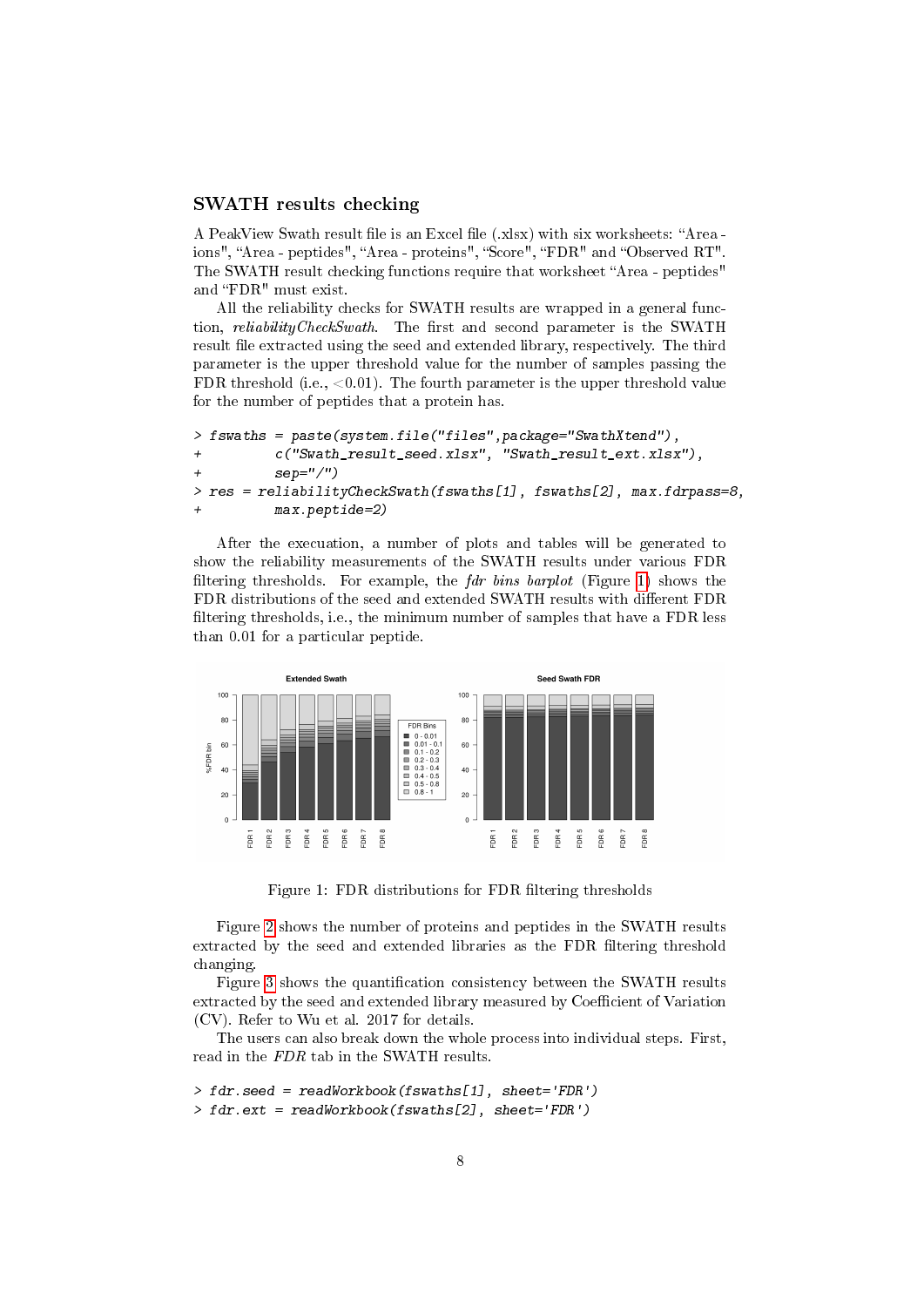

<span id="page-8-0"></span>Figure 2: Protein and peptide numbers by FDR filtering thresholds

Function fdr.crit adds one column, nfdr.pass, to the fdr data frame. This columns represents the number of samples having a fdr less than 0.01.

```
> fdr. seed = fdr. crit(fdr.seed)\rightarrow fdr.ext = fdr.crit(fdr.ext)
\geq head(fdr.ext[,c(1:2,ncol(fdr.ext))])
             Protein Peptide nfdr.pass
1 sp|P02768|ALBU_HUMAN LVNEVTEFAK 43
3 sp|P02768|ALBU_HUMAN KVPQVSTPTLVEVSR 69
5 sp|P02768|ALBU_HUMAN LC[CAM]TVATLR 79
7 sp|P02768|ALBU_HUMAN YIC[CAM]ENQDSISSK 80
```
9 sp|P02768|ALBU\_HUMAN AAFTEC[CAM]C[CAM]QAADK 80 11 sp|P02768|ALBU\_HUMAN AVMDDFAAFVEK 62

To get the quantificaion accuracy between the SWATH results extracted using the extended library and seed library, we need to read in the Peptide tab in the SWATH result.

```
> swa.seed = readWorkbook(fswaths[1], 2)
> swa.ext = readWorkbook(fswaths[2], 2)
```
Function *quantification.accuracy* can be used to calculate the quantification consistency between the SWATH results extracted by the seed and extended library. The measurement methods can be one of "cv" (Coefficient of Varation), "cor" (Coefficient of Correlation) and "bland.altman"(Bland-Altman).

```
> fdr.seed = fdr.seed[fdr.seed$nfdr.pass > 0,]
> fdr.ext = fdr.ext[fdr.ext$nfdr.pass > 0,]
```